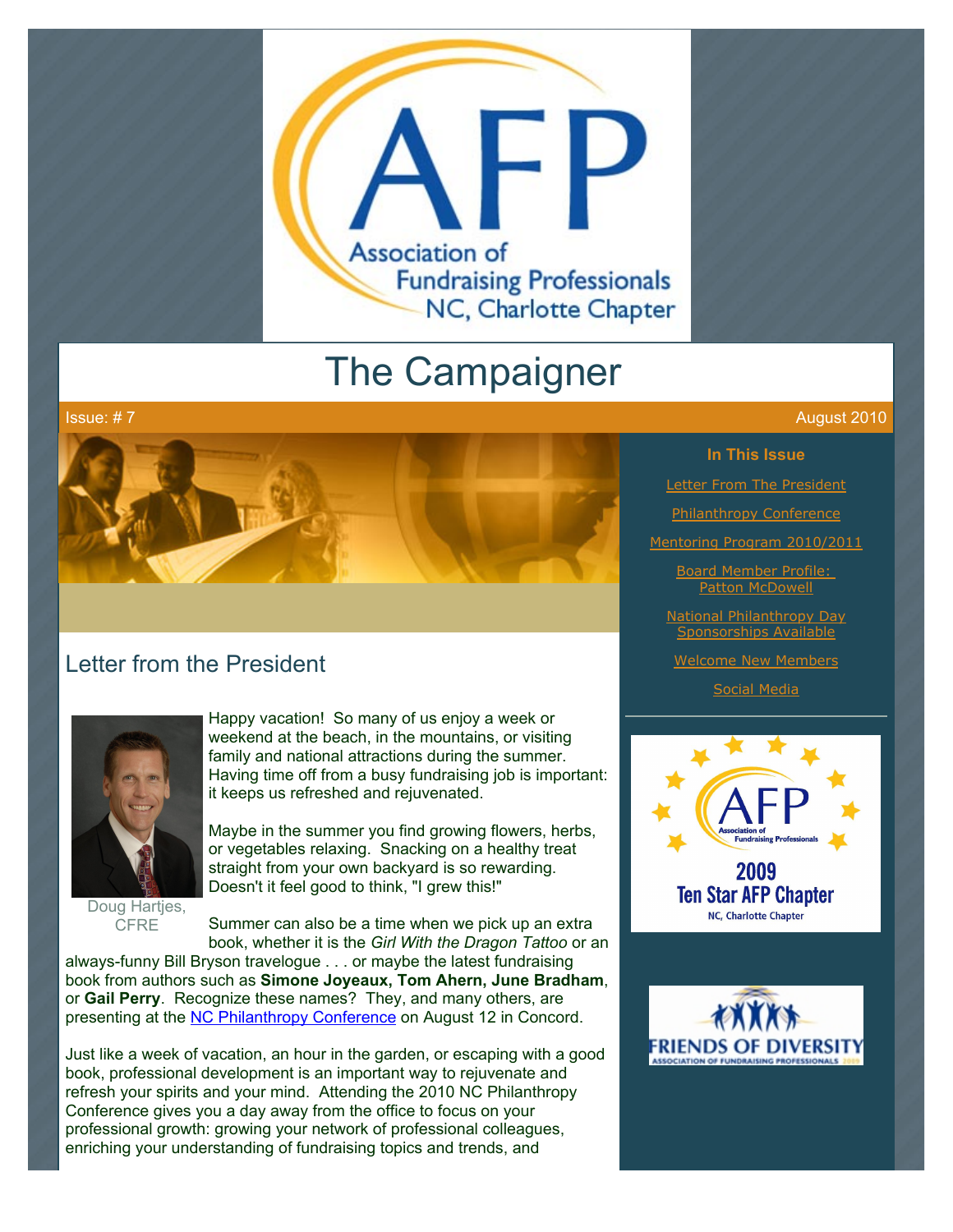expanding your mind about what your team can do to make 2010-2011 a bigger success.

I hope you and your team are planning to join us on August 12. We have many exciting speakers and sessions that range from the strategic to the tactical, including major gifts, grants, social media, and taking care of yourself and your career. You will leave the conference having learned something new you can use right away. You will also leave pondering how you can apply what you've learned going forward, and I guarantee that if you are up for it, you'll have met a new contact and friend, too.

Take this time to invest in yourself and in your colleagues. Refresh and rejuvenate!

> [2010 PROGRAM BOOK DOWNLOAD](http://www.ncphilanthropyconference.org/) **Thursday August 12** -- AFP State

Philanthropy Conference, Embassy Suites Concord: The 6th annual NC Philanthropy Conference returns to Charlotte August 12th at the Embassy Suites in Concord! This year's conference features a keynote speech by Simone P. Joyaux, ACFRE, recognized internationally as one of the nonprofit sector's most inspirational, thoughtful, and provocative leaders. Simone and husband Tom Ahern (also known nationally in his own right as a leading authority on donor communications) will present master classes for an additional

Doug Hartjes, CFRE President, AFP Charlotte

# NC Philanthropy Conference **August 12, 2010**



Simone Joyaux

fee.

Choose from four additional breakout sessions on topics ranging from annual giving to "making the ask" to social media trends and much more. There will also be a networking luncheon and an impressive offering of Resource Partner exhibits. See [http://www.ncphilanthropyconference.org](http://www.ncphilanthropyconference.org/)

#### [REGISTRATION LINK](http://www.ncphilanthropyconference.org/registration.html)

#### Mentoring Program 2010/2011 **Nominations Being Accepted - Deadline September 1st**

AFP Charlotte's Mentoring Program is an excellent resource for new and experienced development professionals that enhances and broadens the professional's knowledge, skill set and success in the field of philanthropy.

*Categories* for Mentor/Mentee (Mentors and Mentees must be members of AFP Charlotte





**Upcoming Meetings: For more information on these and other programs, click** 

[AFP North Carolina Philanthropy](http://www.ncphilanthropyconference.org/) Conference August 12th

[September Monthly Meeting](http://www.afp-charlotte.org/rsvp_details.html?id=2826) September 15, 2010

WEBCONFERENCE: Power Shift: Secrets to Success in the Digital [Donor-Centric World: September](http://www.afp-charlotte.org/rsvp_details.html?id=2821) 23, 2010

WEBCONFERENCE: Annual Campaign: Raising More Money [with Fewer Resources: October 7](http://www.afp-charlotte.org/rsvp_details.html?id=2822), 2010

[WEBCONFERENCE: AFP Think Tank:](http://www.afp-charlotte.org/rsvp_details.html?id=2824) Ethics in Fundraising: October 27, 2010

> [National Philanthopy Day:](http://www.afp-charlotte.org/rsvp_details.html?id=2925) November 10, 2010

#### 2010 Board

President Doug Hartjes, CFRE President, Make A Wish Foundation of Central & Western North Carolina

President-Elect Amy Tribble Director of Development, Council for Children's Rights

VP, Outreach/Diversity Jenni Gaisbauer, CFRE Senior VP of Development,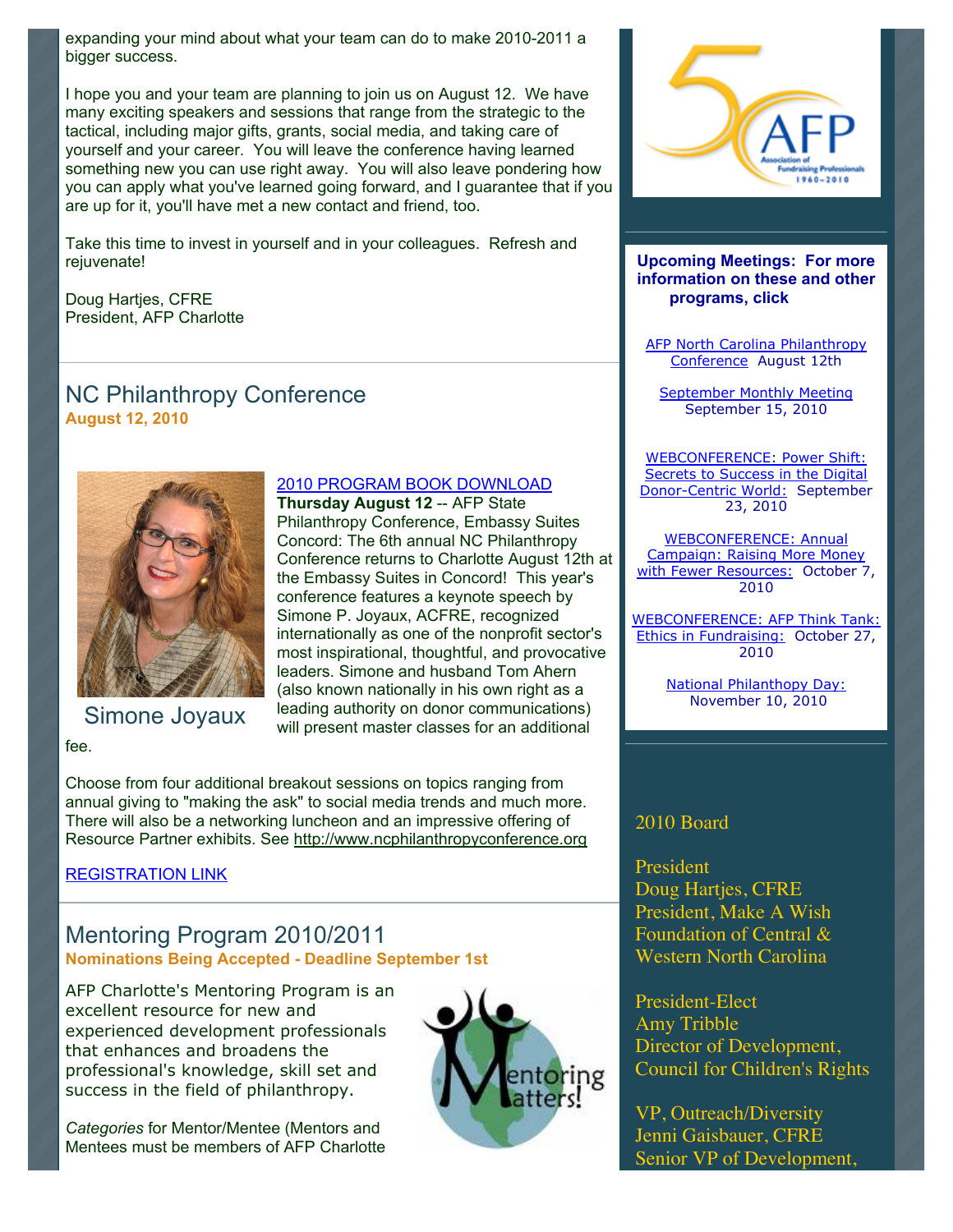- Mentee  $1 3$  years
- Advanced Mentee 3 5 years
- Mentor  $5 + \text{years}$
- Advanced Mentor  $-5 +$  years and CFRE

*Benefit:* Participating Mentors receive 10 points towards CFRE designation or CFRE recertification

For more information about the program and for applications, click [HERE.](http://www.afp-charlotte.org/page4.html) You may also contact [Linda Breen](mailto:lbreen@uncc.edu) if you have questions.

#### **Applications must be received by September 1, 2010**.

### Board Member Profile **Patton McDowell**



Patton McDowell is AFP Charlotte's Senior Forum Committee Chair.

#### **Q: When/How did you first get into fund raising?**

A: I was fortunate to have an internship before my junior year at UNC Chapel Hill with Special Olympics International, and that experience led to a job right out of college there in Washington DC and then with Special Olympics North

[Patton McDowell](mailto:PM@pattonmcdowell.com) Carolina in Raleigh. I credit that experience with

putting me on a career path in the nonprofit

sector that has continued to this day.

#### **Q: Tell me about your current work and past experience, including important years you became involved.**

A: After 20 years in the nonprofit sector, I started my consulting firm in early 2009. Previously, I served six years as vice president for University Advancement at Queens University of Charlotte and was responsible for all fundraising, communication and alumni programs for the university. We were fortunate to generate more than \$40 million, which included two of the three highest fundraising years in the school's history. Prior to Queens, I served four years as vice chancellor for University Advancement at UNC Wilmington, where I was the youngest vice chancellor in the UNC system and completed the University's first capital campaign of \$25 million. Those experiences followed my time with Special Olympics

#### **Q: How about when you became involved in AFP, and your current involvement as an AFP board member?**

A: Prior to joining the board here in Charlotte three years ago I was somewhat involved, but really grew to appreciate the work of AFP in our field once I talked to former and current board members. I realized the organization was not just good for my own professional development, but really important to our field, and that's what got me hooked.

#### **Q: Did you have a mentor in the field?**

A: I've been fortunate to have several mentors during my career including

Levine Museum of the New **South** 

VP, Member Services Michelle Hamilton, CFRE Development Officer, Crisis Assistance Ministry

VP, External Relations Armen S. Boyajian Director of Leadership Giving, Catholic Diocese of **Charlotte** 

VP, Professional Advancement Todd W. Hartung, Jr. Director of Advancement, Cannon School

**Secretary** Jamie Hayes, CFRE Director of Development, Presbyterian Hospital Foundation

**Treasurer** Jennifer Sheely Vice President of Development, Holy Angels Foundation, Inc.

Past President Beth Fischer, JD, CFRE Director of Principal Gifts, UNC Charlotte

#### Programs

Tamara Brainerd, CFRE Vice President, Operations, Junior Achievement of Central Carolinas

#### **Mentoring**

Linda Breen Director of Philanthropy, College of Education, UNC **Charlotte** 

National Philanthropy Day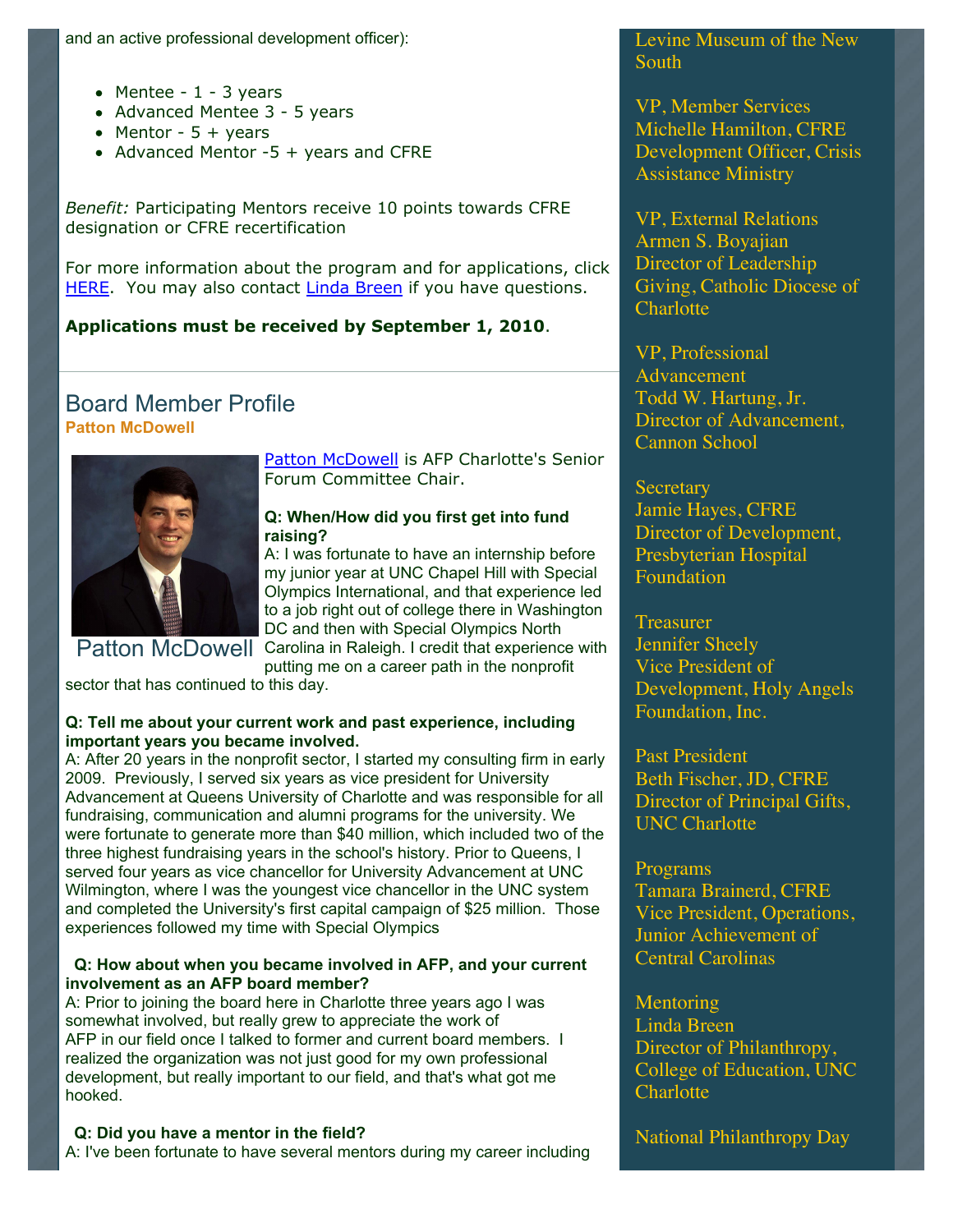folks in higher education and within the Special Olympics organization. In Charlotte, Michael Rose, President of the Carolinas HealthCare Foundation, played a big part in both mentoring me and

encouraging me to get more involved in AFP and in our profession.

**Q: What are some of your passions or hobbies outside of work?** A: As the parent of three kids, their activities become my activities in many ways. My wife and I particularly enjoy family travel both to the coast and to the mountains. I'm also an avid reader, and enjoy books on management in the for-profit and nonprofit sectors. As an English major in college, I also enjoy writing and hope to find more time to finish some writings that remain unfinished at this point.

## Be a Sponsor for National Philanthropy Day **Registration Underway**

**Wednesday, November 10, 2010 Networking 11:15 a.m.; Lunch 11:45 - 1:00 p.m. The Ritz-Carlton, Charlotte**

#### [2010 Sponsorship Form](http://www.afp-charlotte.org/customers/102012921065393/filemanager/2010_Sponsorship_Form.pdf)

The Charlotte Chapter of the Association of Fundraising Professionals (AFP) will hold the 2010 National Philanthropy Day awards on Wednesday, November 10, 2010 from 11:15 a.m. to 1:00 p.m. at The Ritz-Carlton in uptown Charlotte. The ceremony will honor community members who change the world with a giving heart.

Awards are to be given in ten categories including Outstanding Philanthropic Small Business, Outstanding Philanthropic Organization, Outstanding Philanthropist, Outstanding Legacy, Outstanding Volunteer Fundraiser, Outstanding Emerging Philanthropist, Outstanding Student Philanthropy, and Outstanding Professional Fundraising Executive, and Outstanding Champion of Diversity.

**[REGISTER now](http://www.afp-charlotte.org/rsvp_details.html?id=2925)** to attend this event as a sponsor or as an individual.

Printing deadline for programs, etc. is September 24th for sponsors to be included. But seats can still be reserved through October 29th.

#### New Members **Welcome to our newest members:**

AFP-Charlotte welcomes the following new members:

**Heather M. Bofill**, Development Coordinator, Carolina Raptor Center

**Rosalie Brillante**

**Halley Cella**, Director of Membership, Charlotte Museum of History

**Mary K. Collins**

#### **CHANGE THE WORLD**



#### WITH A GIVING HEART

# **National** Philanthropy Day®

#### Sharon Harrington, JD Director of Development, College of Liberal Arts & Sciences, UNC Charlotte

Chair

NC Philanthropy Conference Chair Shannon Hinson Director of Individual Giving, Thompson Child & Family **Focus** 

Senior Forum Patton McDowell Patton McDowell & Associates, LLC

**Diversity** Kishshana Palmer Teele, Managing Partner, Infinite Solutions Group

Scholarships Kelly Lynn Director of Development & Community Engagement, Charlotte Emergency Housing

At-Large Katie Benston

Chapter Administrator Sharon A. Tripp

#### **From AFP International**



The AFP Resource Center maintains a number of topical research and knowledge blogs to assist, guide, and inform both members and non-members interested in the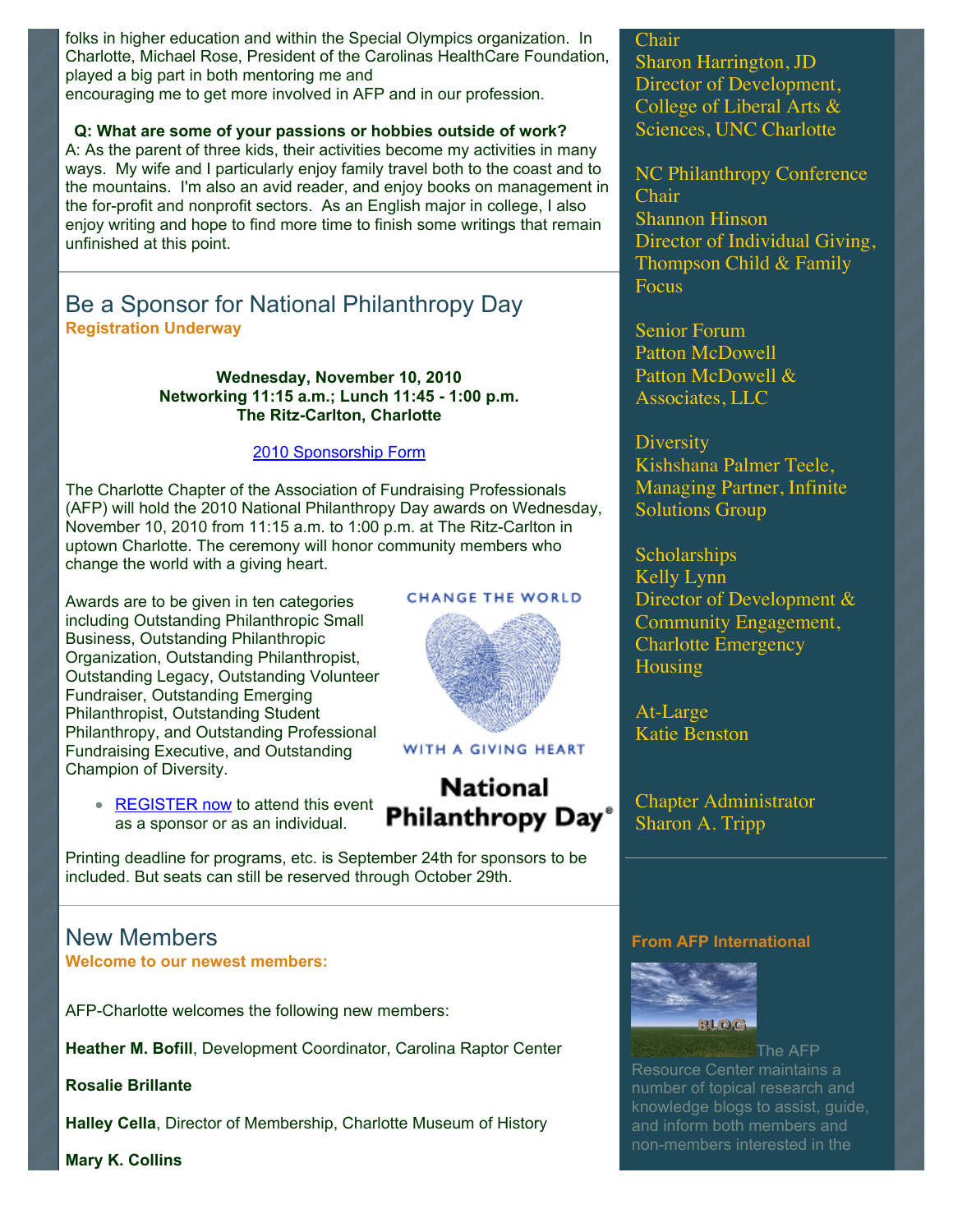**Lorie M. Fees**, Development Operations Manager, Barium Springs

**John Horton**, Manager, Resource Development, Youth Villages

**Kristin Kenyon**, Communications & Development Manager, National Children's Oral Health Foundation

**Kemper Mitchell**, Institutional Advancement, Palo Alto University

**Marianne Wescoat**, Coordinator of Development, Union Academy **Foundation** 

**William C. Wyman, Jr.,** Treasurer, WNC Conference UMC

For more info about AFP membership please contact **Michelle Hamilton**, 704-227-2795 [mhamilton@crisisassistance.org](mailto:mhamilton@crisisassistance.org)

# Social Media

**AFP Charlotte has joined the world of social media!**

#### **TWITTER**

- If you/your organization is on Twitter, please follow us: **AFPCharlotte**
- Our chapter Twitter account has lists you can follow, including Members, Charlotte Nonprofits, Other AFP Chapters, Fundraising Resources, Media, and Chapter Friends.
- During Meetings, tweet (and follow along) using hashtag: #**afpclt**

#### **FACEBOOK**

- Fan/Like us at **AFP Charlotte**
- We are creating a directory of Charlotte non-profits' Facebook pages. This list will be available on our website. To be included, [please send your organization's name \(as it is on Facebook\) to Katie](mailto:benstonk@hpccr.org) Benston.

**Please send any feedback or suggestions via Twitter, Facebook, or via e-mail to [Katie Benston](mailto:benstonk@hpccr.org).**

world of fundraising. These blogs are updated daily, and you can leave comments on what you read.

[Read More](http://www.afpnet.org/ResourceCenter/content.cfm?ItemNumber=3092&navItemNumber=548)

**Got News?** We'd like to feature news about our members in 2010, so if you have articles of interest, please pass them along to us.

[Armen S. Boyajian](mailto:asboyajian@charlottediocese.org) VP, External Relations AFP Charlotte Board

**Many AFP members enjoy the benefit of their employers paying their membership dues.**

**In these tight times many organizations are trimming their budgets wherever possible (including perhaps your membership dues).** 

#### **Consider the following:**

- If your employer has cut membership dues from its budget, consider paying yourself - AFP now offers an installment plan with six payments.
- Consider approaching your employer regarding a shared payment arrangement.

# Our Mission

The Charlotte Chapter is a member-focused professional organization that advances philanthropy by promoting effective and ethical fundraising.

> We accomplish this through education and training, promoting credentialing, providing resources, networking, mentoring, advocacy and recognition.

> > [Email Marketing](http://www.constantcontact.com/index.jsp?cc=TEM_News_215) by